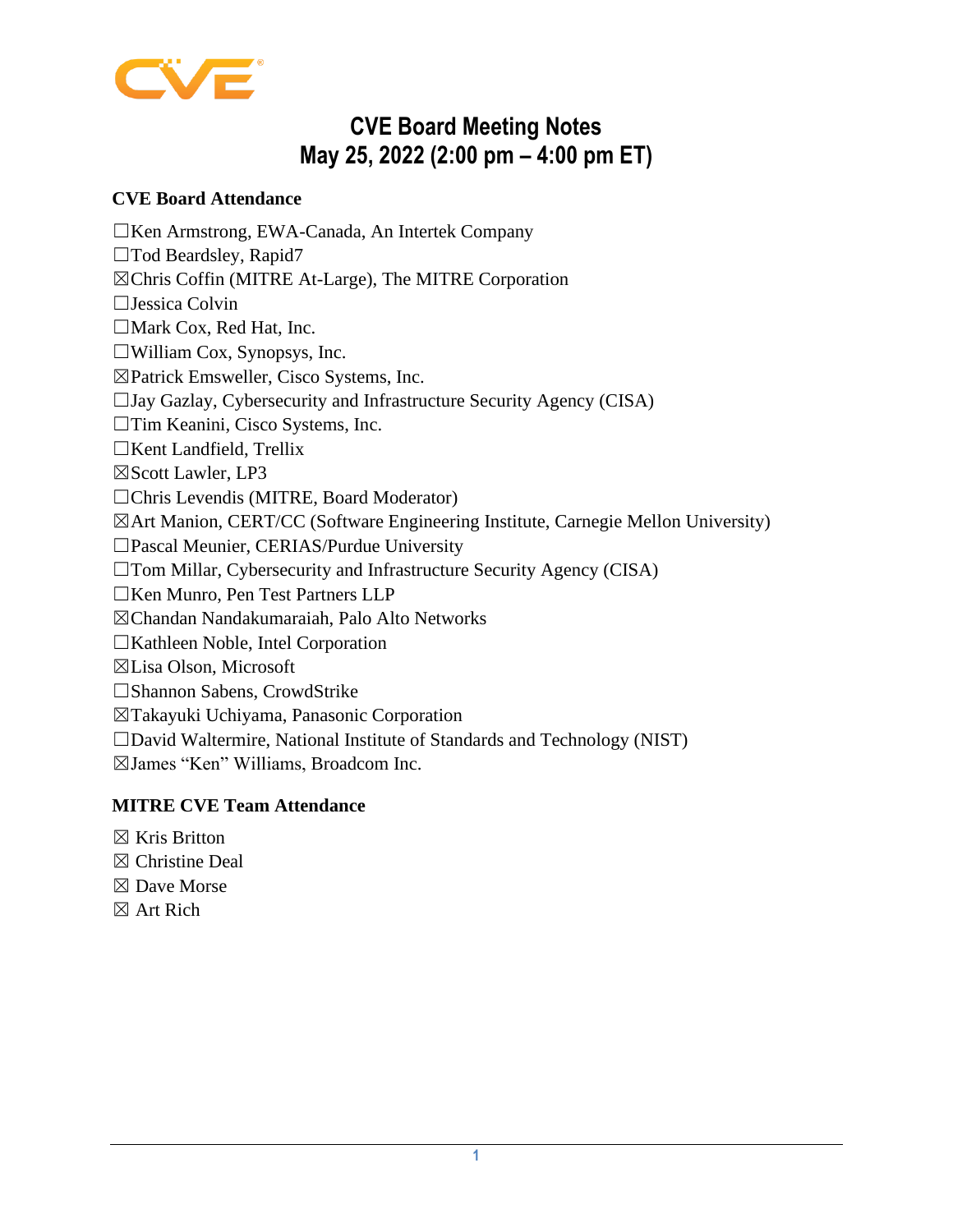

#### **Agenda**

- $2:00-2:05$  Introduction
- 2:05-3:35 Topics
	- o Working Group Updates
	- o Open Discussion
- 3:35-3:55 Review of Action Items
- 3:55-4:00 Closing Remarks

# **New Action Items from Today's Meeting**

| <b>Action</b><br>Item# | <b>New Action Item</b> | Responsible<br><b>Party</b> | <b>Due</b> |
|------------------------|------------------------|-----------------------------|------------|
|                        | none                   |                             |            |

#### **Working Group Updates**

- Transition Working Group (TWG) (Lisa Olson)
	- o Notes from last week's TWG meeting have been distributed.
	- o TWG posted a new bulletin this week regarding options CNAs will have with new CVE Services to instantiate CVE IDs in the corpus.
- Quality Working Group (QWG) (Chandan Nandakumaraiah)
	- o Some minor code-related issues about the upconverter have been discovered that should be fixed prior to CVE Services rollout.
		- They are not showstoppers but correcting them is possible on a schedule that aligns with CVE Services soft deploy target date in late June.
		- Corrective fixes are in progress.
	- o The question was asked if QWG has plans for documentation support for JSON 5.0. QWG thinks the documentation is in good shape, no concern at this point.
- Automation Working Group (AWG) (Kris Britton)
	- o CVE Services sprints continue to correct community penetration testing findings. Testing was concluded in March.
	- o Sprint 6 starts next week (May 31).
	- o The contingent Sprint 7 in June will be used.
	- o Sprint development has identified 11 new issues, 3 of which are proposed to fix prior to CVE Services deployment. An AWG decision about this is scheduled for May 31.
	- o A re-release of CVE Services for client and community testing is targeted to start June 13 with a two-week duration.